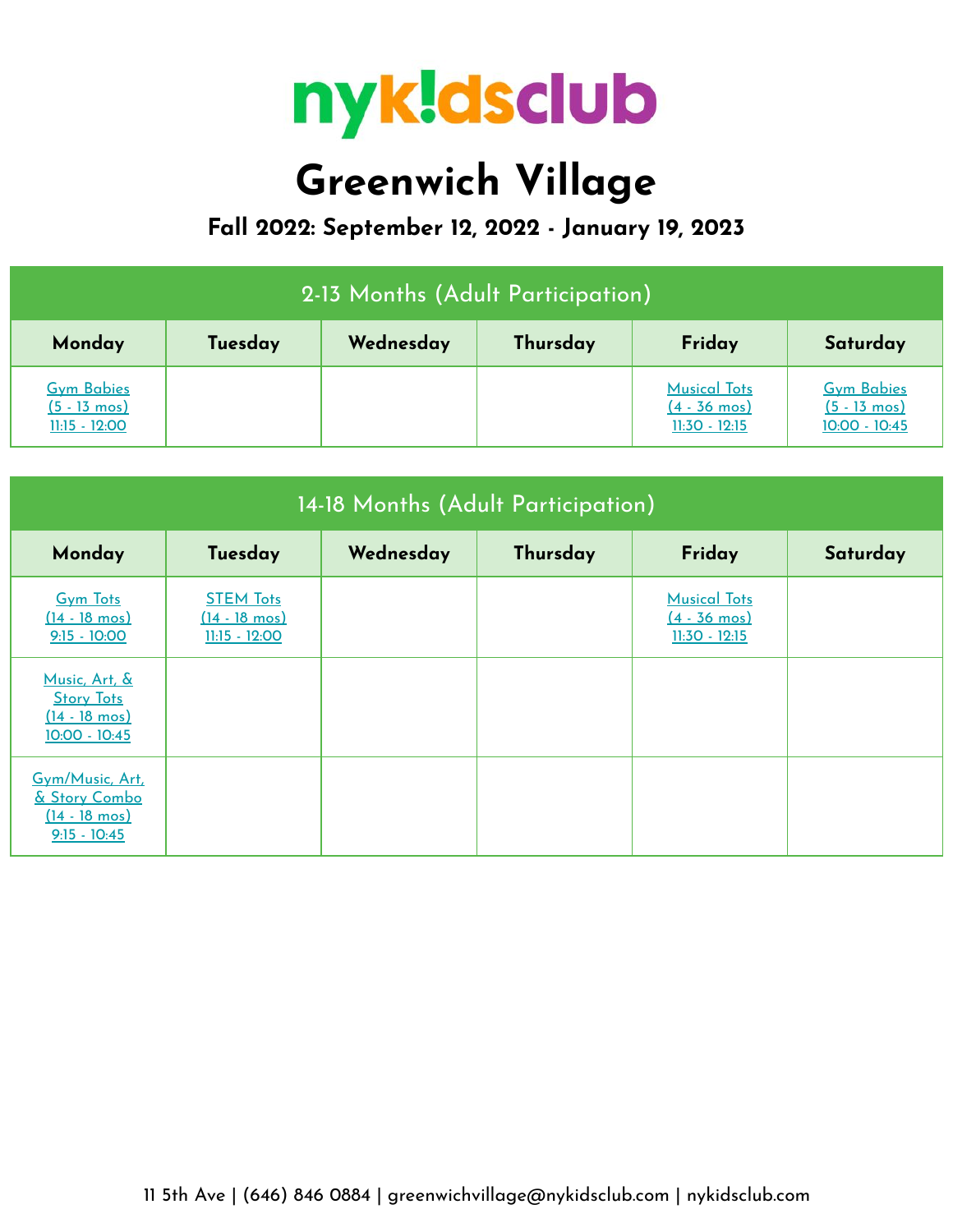| 19-23 Months (Adult Participation) |                                                                  |                                                                                  |                                                                    |                                                                  |                                                             |  |  |
|------------------------------------|------------------------------------------------------------------|----------------------------------------------------------------------------------|--------------------------------------------------------------------|------------------------------------------------------------------|-------------------------------------------------------------|--|--|
| Monday                             | Tuesday                                                          | Wednesday                                                                        | Thursday                                                           | Friday                                                           | Saturday                                                    |  |  |
|                                    | <b>Preschool Prep</b><br>$(18 - 23 \text{ mos})$<br>9:00 - 11:00 | <b>Gym Kids</b><br>$(19 - 23 \text{ mos})$<br>$9:15 - 10:00$                     | <b>Preschool Prep</b><br>$(18 - 23 \text{ mos})$<br>$9:00 - 11:00$ | <b>Musical Tots</b><br>$(4 - 36 \text{ mos})$<br>$11:30 - 12:15$ | <b>Gym Kids</b><br>$(19 - 23 \text{ mos})$<br>$9:00 - 9:45$ |  |  |
|                                    |                                                                  | Music, Art, &<br><b>Story Kids</b><br>$(19 - 23 \text{ mos})$<br>$10:00 - 10:45$ | <b>Sports Kids</b><br><u>(19 - 23 mos)</u><br>$3:30 - 4:15$        |                                                                  |                                                             |  |  |
|                                    |                                                                  | Gym/Music, Art,<br>& Story Combo<br>$(19 - 23 \text{ mos})$<br>$9:15 - 10:45$    | <b>STEM Kids</b><br><u>(19 - 23 mos)</u><br>$4:15 - 5:00$          |                                                                  |                                                             |  |  |
|                                    |                                                                  |                                                                                  | Sports/STEM<br>Combo<br><u>(19 - 23 mos)</u><br>$3:30 - 5:00$      |                                                                  |                                                             |  |  |

| 24-36 Months (Adult Participation)                                   |         |                                                            |                                                                 |                                                                                  |          |  |  |
|----------------------------------------------------------------------|---------|------------------------------------------------------------|-----------------------------------------------------------------|----------------------------------------------------------------------------------|----------|--|--|
| Monday                                                               | Tuesday | Wednesday                                                  | Thursday                                                        | Friday                                                                           | Saturday |  |  |
| Sports Juniors<br>$(24 - 36 \text{ mos})$<br>$3:30 - 4:15$           |         | Sports Juniors<br>$(24 - 36 \text{ mos})$<br>11:15 - 12:00 | <b>STEM Juniors</b><br>$(24 - 36 \text{ mos})$<br>11:15 - 12:00 | <b>Gym Juniors</b><br>$(24 - 36 \text{ mos})$<br>$9:15 - 10:00$                  |          |  |  |
| <b>STEM Juniors</b><br>$(24 - 36 \text{ mos})$<br>$4:15 - 5:00$      |         |                                                            |                                                                 | Music, Art. &<br><b>Story Juniors</b><br><u>(24 - 36 mos)</u><br>$10:00 - 10:45$ |          |  |  |
| Sports/STEM Jrs<br>Combo<br>$(24 - 36 \text{ mos})$<br>$3:30 - 5:00$ |         |                                                            |                                                                 | Gym/Music, Art.<br>& Story Combo<br>$(24 - 36 \text{ mos})$<br>$9:15 - 10:45$    |          |  |  |
|                                                                      |         |                                                            |                                                                 | <b>Ballet Juniors</b><br>$(24 - 36 \text{ mos})$<br>$11:00 - 11:45$              |          |  |  |
|                                                                      |         |                                                            |                                                                 | <b>Musical Tots</b><br>$(4 - 36 \text{ mos})$<br>$11:30 - 12:15$                 |          |  |  |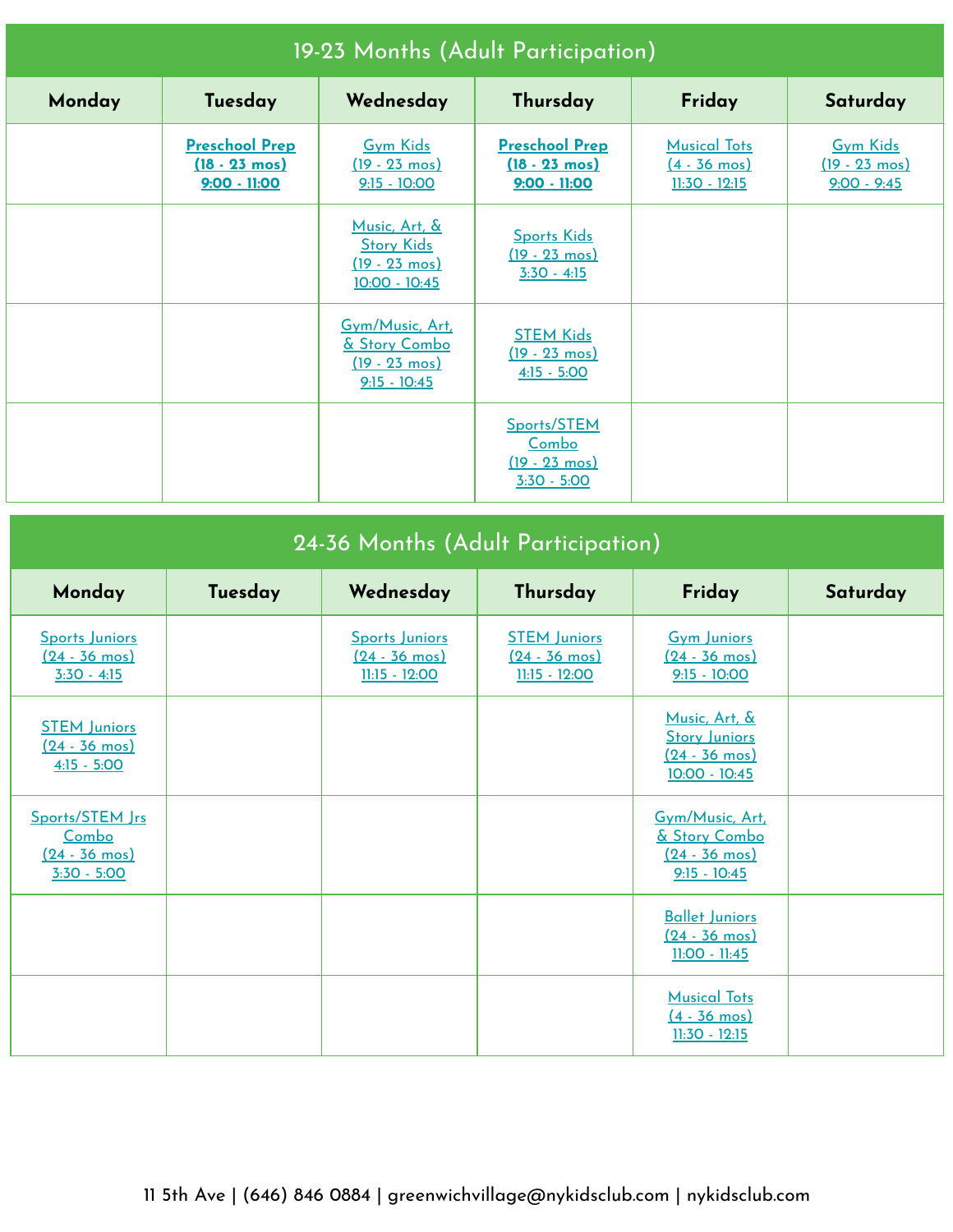| 2 1/2 - 3 1/2 Years (Independent Participation)             |                                                                                                 |                                                                        |                                                                    |                                                                                     |                                                               |  |  |
|-------------------------------------------------------------|-------------------------------------------------------------------------------------------------|------------------------------------------------------------------------|--------------------------------------------------------------------|-------------------------------------------------------------------------------------|---------------------------------------------------------------|--|--|
| Monday                                                      | Tuesday                                                                                         | Wednesday                                                              | Thursday                                                           | Friday                                                                              | Saturday                                                      |  |  |
| Sports I<br>$(2.5 - 3.5 \text{ yrs})$<br>$12:45 - 1:30$     | <b>Ultimate Fitness I</b><br>$(2.5 - 3.5 \text{ yrs})$<br>$12:45 - 1:30$                        | <b>Gymnastics I</b><br>$(2.5 - 3.5 \text{ yrs})$<br>$12:45 - 1:30$     | <b>Gymnastics I</b><br>$(2.5 - 3.5 \text{ yrs})$<br>$12:45 - 1:30$ | <b>Tumble &amp; Dance</b><br>$(2.5 - 3.5 \text{ yrs})$<br>$12:45 - 1:30$            | <b>STEM I</b><br>$(2.5 - 3.5 \text{ yrs})$<br>$11:00 - 11:45$ |  |  |
| <b>STEM I</b><br>$(2.5 - 3.5 \text{ yrs})$<br>$2:15 - 3:00$ | Music, Art, &<br>Story I<br>$(2.5 - 3.5 \text{ yrs})$<br>$3:45 - 4:30$                          | Music, Art, &<br>Story I<br>$(2.5 - 3.5 \text{ yrs})$<br>$2:15 - 3:00$ |                                                                    | <b>Ballet</b><br><b>Foundations I</b><br>$(2.5 - 3.5 \text{ yrs})$<br>$3:30 - 4:15$ |                                                               |  |  |
|                                                             | <b>Gymnastics 1</b><br>$(2.5 - 3.5 \text{ yrs})$<br>$4:30 - 5:15$                               | Sports I<br>$(2.5 - 3.5 \text{ vrs})$<br>$3:30 - 4:15$                 |                                                                    |                                                                                     |                                                               |  |  |
|                                                             | Music, Art, &<br><b>Story/Gymnastics</b><br>Combo<br>$(2.5 - 3.5 \text{ vrs})$<br>$3:45 - 5:15$ | <b>STEM I</b><br>$(2.5 - 3.5 \text{ vrs})$<br>$4:15 - 5:00$            |                                                                    |                                                                                     |                                                               |  |  |
|                                                             |                                                                                                 | Sports/STEM<br>Combo<br>$(2.5 - 3.5 \text{ yrs})$<br>$3:30 - 5:00$     |                                                                    |                                                                                     |                                                               |  |  |

| 3 - 5 Years (Independent Participation)                                |                                                                        |                                                             |                                                                                       |                                                                                          |                                                                              |  |  |
|------------------------------------------------------------------------|------------------------------------------------------------------------|-------------------------------------------------------------|---------------------------------------------------------------------------------------|------------------------------------------------------------------------------------------|------------------------------------------------------------------------------|--|--|
| Monday                                                                 | Tuesday                                                                | Wednesday                                                   | Thursday                                                                              | Friday                                                                                   | Saturday                                                                     |  |  |
| <b>Math Magic</b><br>$(3 - 5 \text{ yrs})$<br>$3:30 - 4:15$            | <b>World Art</b><br>$(3 - 5 \text{ yrs})$<br>$2:15 - 3:00$             | <b>Science</b><br>$(3 - 5 \text{ yrs})$<br>$3:30 - 4:15$    | Architects &<br><b>Engineers</b><br>$(3 - 5 \text{ yrs})$<br>$2:15 - 3:00$            | <b>Famous Artists</b><br>$(3 - 5 \text{ yrs})$<br>$2:15 - 3:00$                          | Architects &<br><b>Engineers</b><br>$(3 - 5 \text{ yrs})$<br>$10:00 - 10:45$ |  |  |
| <b>Gymnastics II/III</b><br>$(3.5 - 6.5 \text{ yrs})$<br>$4:30 - 5:15$ | <b>Gymnastics II/III</b><br>$(3.5 - 6.5 \text{ yrs})$<br>$3:30 - 4:15$ | Sports II/III<br>$(3.5 - 6.5 \text{ yrs})$<br>$4:30 - 5:15$ | <b>Earth Explorers</b><br>$(3 - 5 \text{ yrs})$<br>$3:30 - 4:15$<br><b>NEW CLASS!</b> | Ultimate Fitness<br>II/III<br>$(3.5 - 6.5 \text{ yrs})$<br>$3:30 - 4:15$                 | <b>Gymnastics II/III</b><br>$(3.5 - 6.5 \text{ yrs})$<br>$11:00 - 11:45$     |  |  |
|                                                                        | <b>Famous Artists</b><br>$(3 - 5 \text{ vrs})$<br>$4:30 - 5:15$        |                                                             | Tumble & Dance<br>II/III<br>$(3.5 - 6.5 \text{ vrs})$<br>$4:30 - 5:15$                | <b>Ballet</b><br><b>Foundations II/III</b><br>$(3.5 - 6.5 \text{ yrs})$<br>$4:30 - 5:15$ |                                                                              |  |  |
|                                                                        |                                                                        |                                                             |                                                                                       | <b>Architects &amp;</b><br><b>Engineers</b><br>$(3 - 5 \text{ vrs})$<br>$4:30 - 5:15$    |                                                                              |  |  |